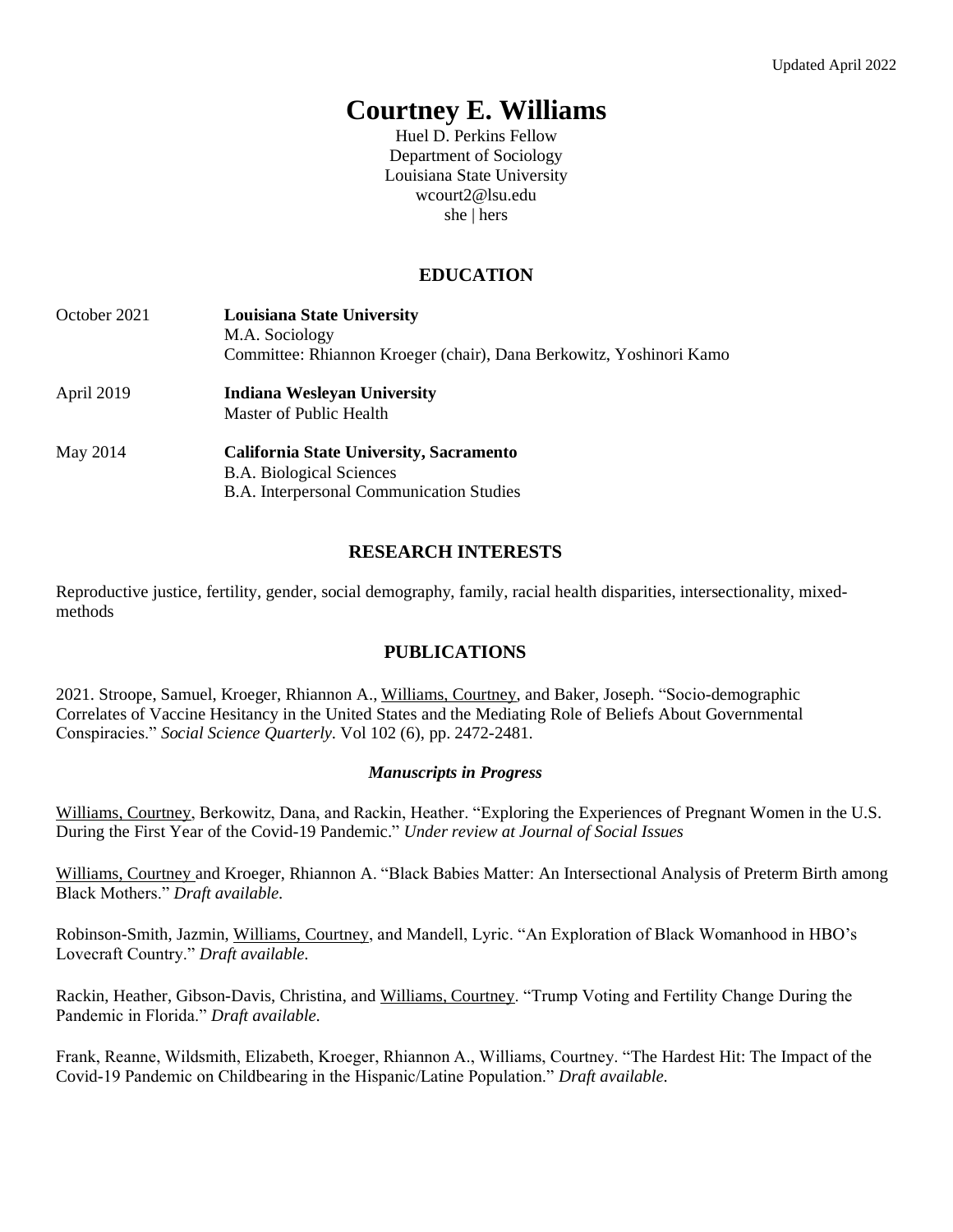## **CONFERENCE PRESENTATIONS**

Williams, Courtney, Berkowitz, Dana, and Rackin, Heather. "Pregnant During the Pandemic: Exploring the Experiences of Pregnant and Postpartum Women During Covid-19." Flash Paper Session. Population Association of American Annual Meeting. April 2022. Atlanta, Georgia.

Williams, Courtney and Kroeger, Rhiannon A. "Black Babies Matter: An Intersectional Analysis of Preterm Birth among Black Mothers." Poster Session. Population Association of American Annual Meeting. April 2022. Atlanta, Georgia.

Rackin, Heather, Gibson-Davis, Christina, and Williams, Courtney. "Trump Voting and Fertility Change During the Pandemic in Florida." Paper Session. Population Association of American Annual Meeting. April 2022. Atlanta, Georgia.

Williams, Courtney and Kroeger, Rhiannon A. "Racial and Ethnic Disparities in Preterm Birth: An Intersectional Analysis among Black Mothers." Paper Session. Southern Sociological Society Annual Meeting. April 2022. Birmingham, Alabama.

Williams, Courtney. "Black Babies Matter: Disparities in Preterm Births to Black Mothers." Poster Session. American Public Health Association Annual Conference. October 2021. Virtual Meeting.

Williams, Courtney. "Black Babies Matter: Disparities in Preterm Births to Black Mothers." Roundtable. American Sociological Association Annual Meeting. August 10, 2021. Virtual Meeting.

Williams, Courtney. "Test Tubes and Treatment: The Relationship Between Infertility Insurance Mandates and Assisted Reproductive Technology." Poster Session. American Public Health Association Annual Conference. October 25, 12020. Virtual Meeting.

Williams, Courtney. "The Missing Voice: A Content Analysis of Gestational Age Abortion Bans." The Society for the Study of Social Problems Annual Conference. August 7, 2020. San, Francisco, California. Cancelled due to COVID-19.

#### **INVITED PRESENTATIONS**

Smith, Gary and Williams, Courtney. "The Color of Law: A Forgotten History of How Our Government Segregated America" Book Discussion. Center for Racial Justice and the New & Right Spirit Anti-Racism Program of the United Church of Christ-New York Conference. June 1, 2021 – June 29, 2021. Weekly Discussion. Zoom.

Williams, Courtney and Smith, Gary. "Caste the Origins of our Discontents" Book Discussion. Center for Racial Justice and the New & Right Spirit Anti-Racism Program of the United Church of Christ-New York Conference. January 21, 2021- April 8, 2021 and June 3, 2021 – July 8, 2021. Weekly Discussion. Zoom.

Williams, Courtney. "Black Women and Health." Louisiana State University. March 6, 2022.

Williams, Courtney. "Family and Children." Louisiana State University. March 29, 2021.

Williams, Courtney. "Black Babies Matter: The Relationship Between Preterm Births and Racial Disparities." Race Relations. Louisiana State University. August 30, 2020.

Williams, Courtney. "What's Sociology Got to Do With It? The Study of Reproductive Health from an Interdisciplinary Perspective." Louisiana State University. April 19, 2020.

## **RESEARCH EXPERIENCE**